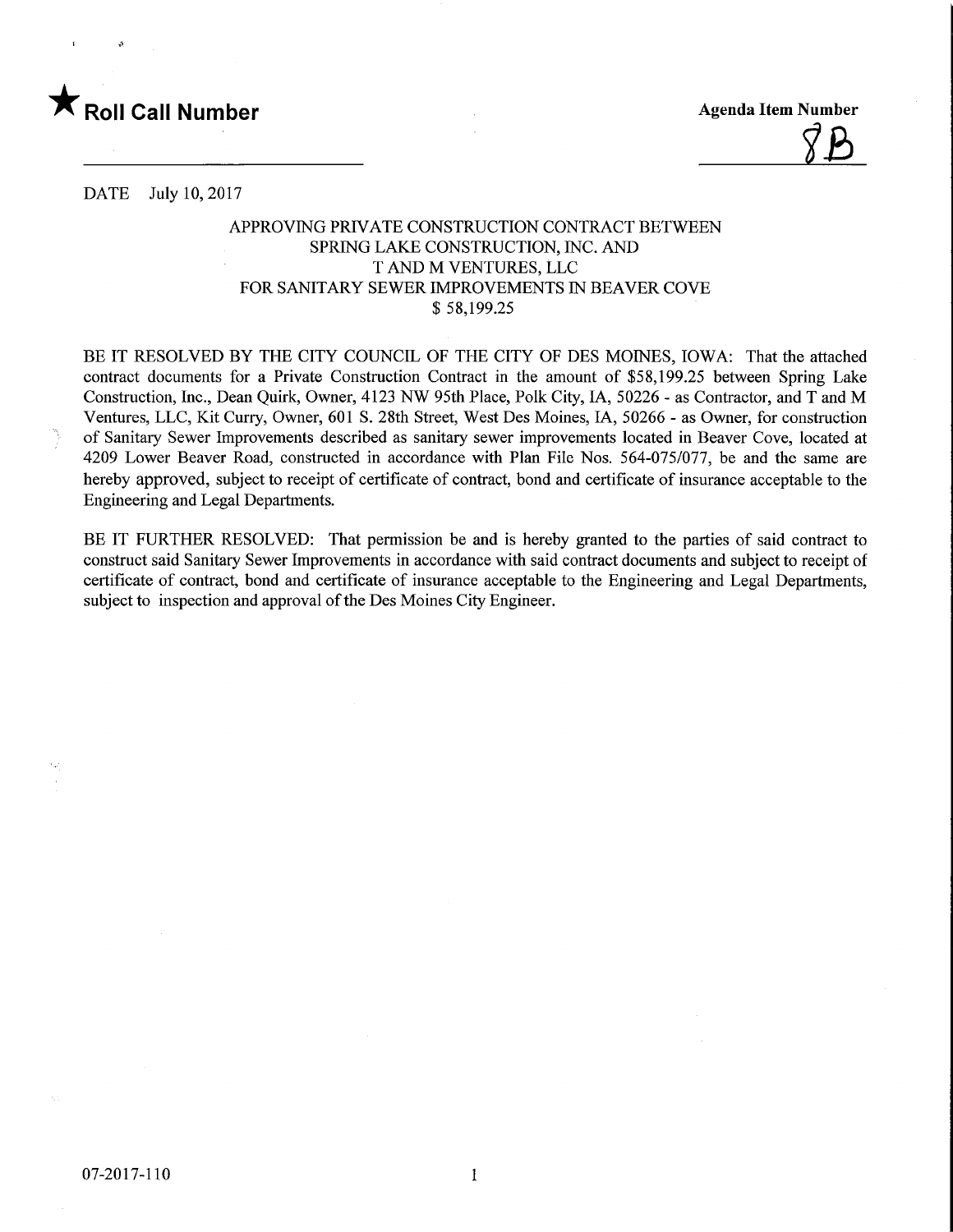



DATE July 10, 2017

Activity ID: 07-2017-110

Moved by to adopt.

FORM APPROVED:

<u>Kathleen Vanderpool by GD</u> Kathleen Vanderpool

Deputy City Attorney

 $\blacktriangleright$  Funding Source: All project costs are to be paid by the Owner(s), T and M Ventures, LLC

| <b>COUNCIL ACTION</b> | <b>YEAS</b> | <b>NAYS</b> | <b>PASS</b> | <b>ABSENT</b>   |
|-----------------------|-------------|-------------|-------------|-----------------|
| <b>COWNIE</b>         |             |             |             |                 |
| <b>COLEMAN</b>        |             |             |             |                 |
| <b>GATTO</b>          |             |             |             |                 |
| <b>GRAY</b>           |             |             |             |                 |
| <b>HENSLEY</b>        |             |             |             |                 |
| <b>MOORE</b>          |             |             |             |                 |
| <b>WESTERGAARD</b>    |             |             |             |                 |
| <b>TOTAL</b>          |             |             |             |                 |
| <b>MOTION CARRIED</b> |             |             |             | <b>APPROVED</b> |
|                       |             |             |             |                 |
|                       |             |             |             |                 |

I, Diane Rauh, City Clerk of said City Council, hereby certify that at a meeting of the City Council, held on the above date, among other proceedings the above was adopted.

IN WITNESS WHEREOF, I have hereunto set my hand and affixed my seal the day and year first above written.

Mayor